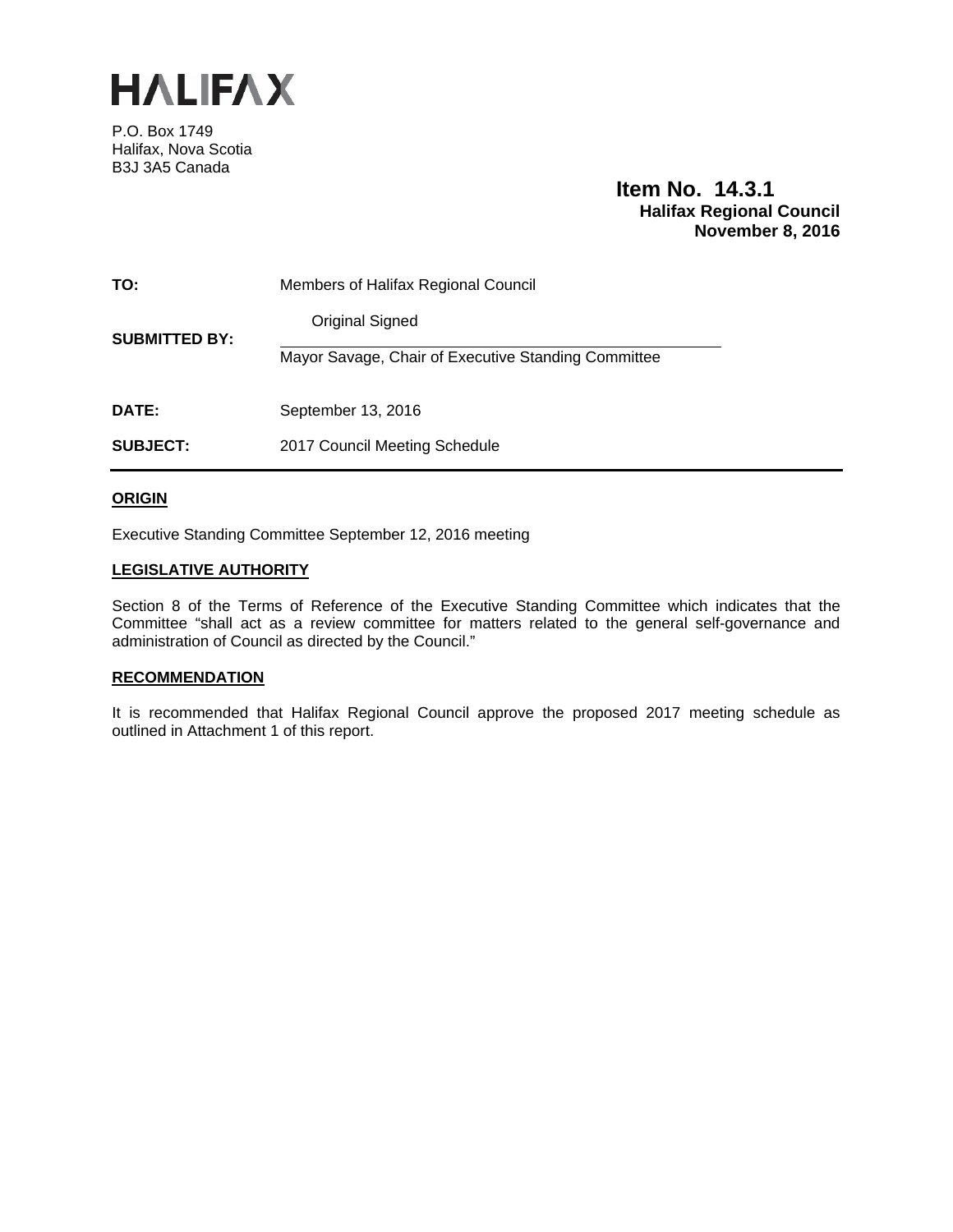# **BACKGROUND**

At the September 12, 2016 Executive Standing Committee meeting a recommendation report dated June 30, 2016 was before the Committee. Refer to the attached staff report for further details.

#### **DISCUSSION**

On September 12, 2016 the Executive Standing Committee reviewed the proposed 2017 meeting scheduled attached to the June 30, 2016 staff report and endorsed the schedule with one change to delete the proposed July 25, 2016 meeting and replace it with an August 15, 2016 meeting. The revised proposed 2017 meeting schedule is attached to this report (Attachment 1).

#### **FINANCIAL IMPLICATIONS**

There are no financial implications to this report.

#### **RISK CONSIDERATION**

A delay in approval could result in additional delays for other meeting schedules, as consideration of the approved Council schedule is used when proposing other Committee meeting dates.

#### **COMMUNITY ENGAGEMENT**

The Executive Standing Committee is comprised of seven duly elected officials. Meetings are held in public unless otherwise indicated and the agenda and materials are posted to the HRM website.

#### **ENVIRONMENTAL IMPLICATIONS**

No environmental implications identified.

## **ALTERNATIVES**

No alternatives identified.

## **ATTACHMENTS**

Attachment 1 – Revised Proposed Modified bi-weekly 2017 Council Schedule Attachment 2 – Staff report dated June 30, 2016

A copy of this report can be obtained online at http://www.halifax.ca/council/agendasc/cagenda.php then choose the appropriate meeting date, or by contacting the Office of the Municipal Clerk at 902.490.4210, or Fax 902.490.4208.

Report Prepared by: Krista Vining, Legislative Assistant 902-490-6519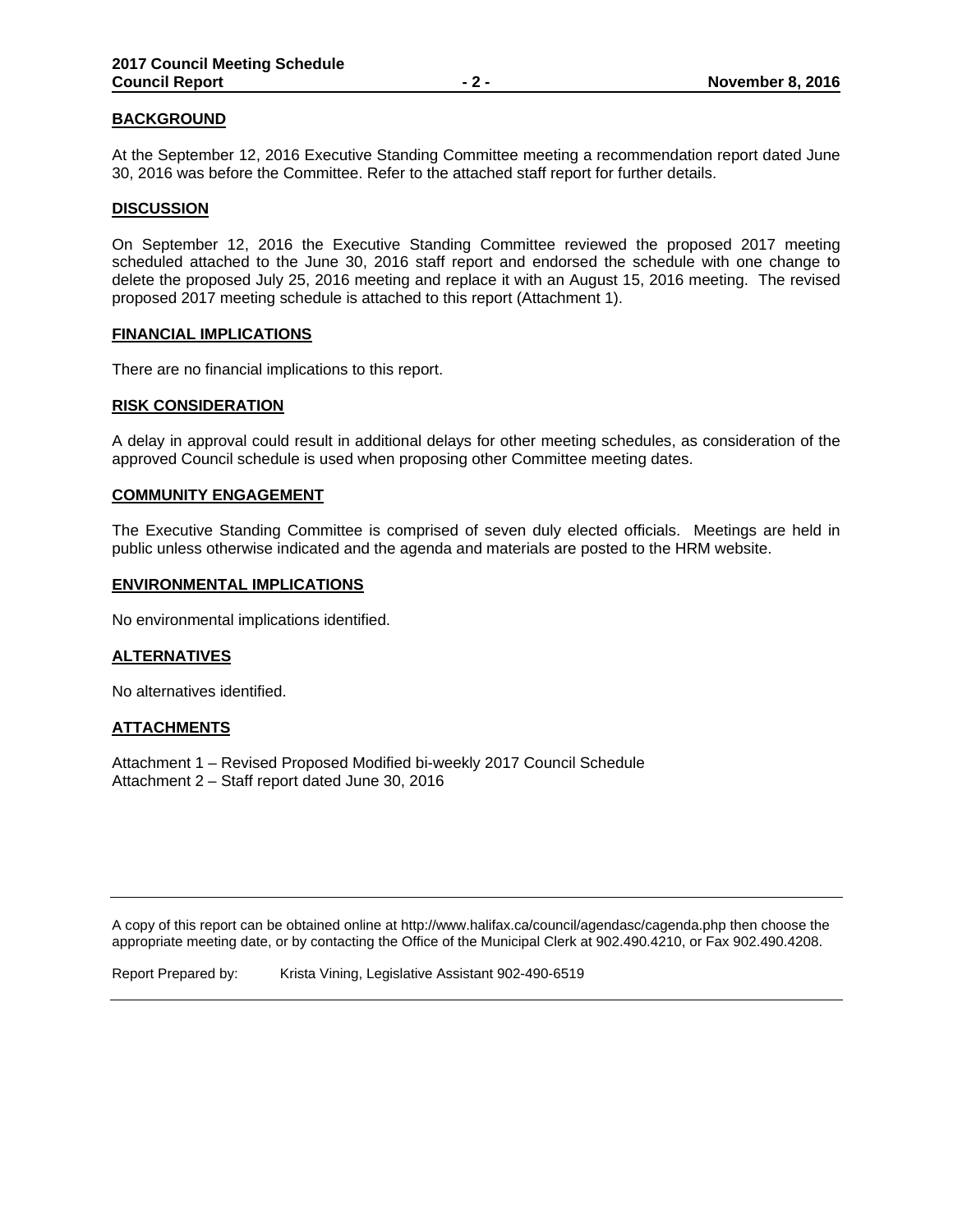# **2017 HALIFAX REGIONAL COUNCIL SCHEDULE**

Meetings of Regional Council are scheduled to commence at 10:00 a.m. with final meeting time to be confirmed at the approval of the agenda.

| <b>MONTH</b> | <b>DATE</b>   | <b>MEETING</b>                        | <b>MONTH</b>     | <b>DATE</b>  | <b>MEETING</b>                                |
|--------------|---------------|---------------------------------------|------------------|--------------|-----------------------------------------------|
| January      | January 3     | No Scheduled Meeting                  | July             | July 4       |                                               |
|              |               |                                       |                  | July 11      | No Scheduled Meetings                         |
|              | January 10    | <b>Regional Council</b>               |                  |              |                                               |
|              | January 17    | No Scheduled Meeting                  |                  | July 18      | Regional Council                              |
|              | January 24    | <b>Regional Council</b>               |                  | July 25      | No Scheduled Meeting                          |
|              | January 31    | No Scheduled Meeting                  | <b>August</b>    | August 1     | <b>Regional Council</b>                       |
| February     | February 7    | <b>Regional Council</b>               |                  | August 8     | No Scheduled Meetings                         |
|              | February 14   | No Scheduled Meeting                  |                  | August 15    | Regional Council                              |
|              | February 21   | Regional Council                      |                  | August 22    | No Scheduled Meetings                         |
|              | February 28   | No Scheduled Meeting                  |                  | August 29    |                                               |
| <b>March</b> | March 7       | <b>Regional Council</b>               | <b>September</b> | September 5  | <b>Regional Council</b>                       |
|              | March 14      | No Scheduled Meeting<br>(March Break) |                  | September 12 | No Scheduled Meeting                          |
|              | March 21      | Regional Council                      |                  | September 19 | Regional Council                              |
|              | March 28      | <b>Regional Council</b>               |                  | September 26 | No Scheduled Meeting                          |
| <b>April</b> | April 4       | No Scheduled Meeting                  | <b>October</b>   | October 3    | <b>Regional Council</b>                       |
|              | April 11      | Regional Council                      |                  | October 10   | <b>No Scheduled Meeting</b><br>(Thanksgiving) |
|              | April 18      | No Scheduled Meeting<br>(Easter)      |                  | October 17   | Regional Council                              |
|              | April 25      | <b>Regional Council</b>               |                  | October 24   | No Scheduled Meeting                          |
| May          | May 2         | No Scheduled Meeting                  |                  | October 31   | Regional Council                              |
|              | May 9         | <b>Regional Council</b>               | <b>November</b>  | November 7   | No Scheduled Meeting<br>(UNSM)                |
|              | May 16        | No Scheduling Meeting                 |                  | November 14  | Regional Council                              |
|              | May 23        | <b>Regional Council</b>               |                  | November 21  | No Scheduled Meeting                          |
|              | <b>May 30</b> | No Scheduled Meeting                  |                  | November 28  | Regional Council                              |
| June         | June 6        | No Scheduled Meeting<br>(FCM)         | <b>December</b>  | December 5   | Regional Council                              |
|              | June 13       | Regional Council                      |                  | December 12  | Regional Council                              |
|              | June 20       | <b>Regional Council</b>               |                  | December 19  |                                               |
|              | June 27       | No Scheduled<br>Meetings              |                  | December 26  | No Scheduled Meetings                         |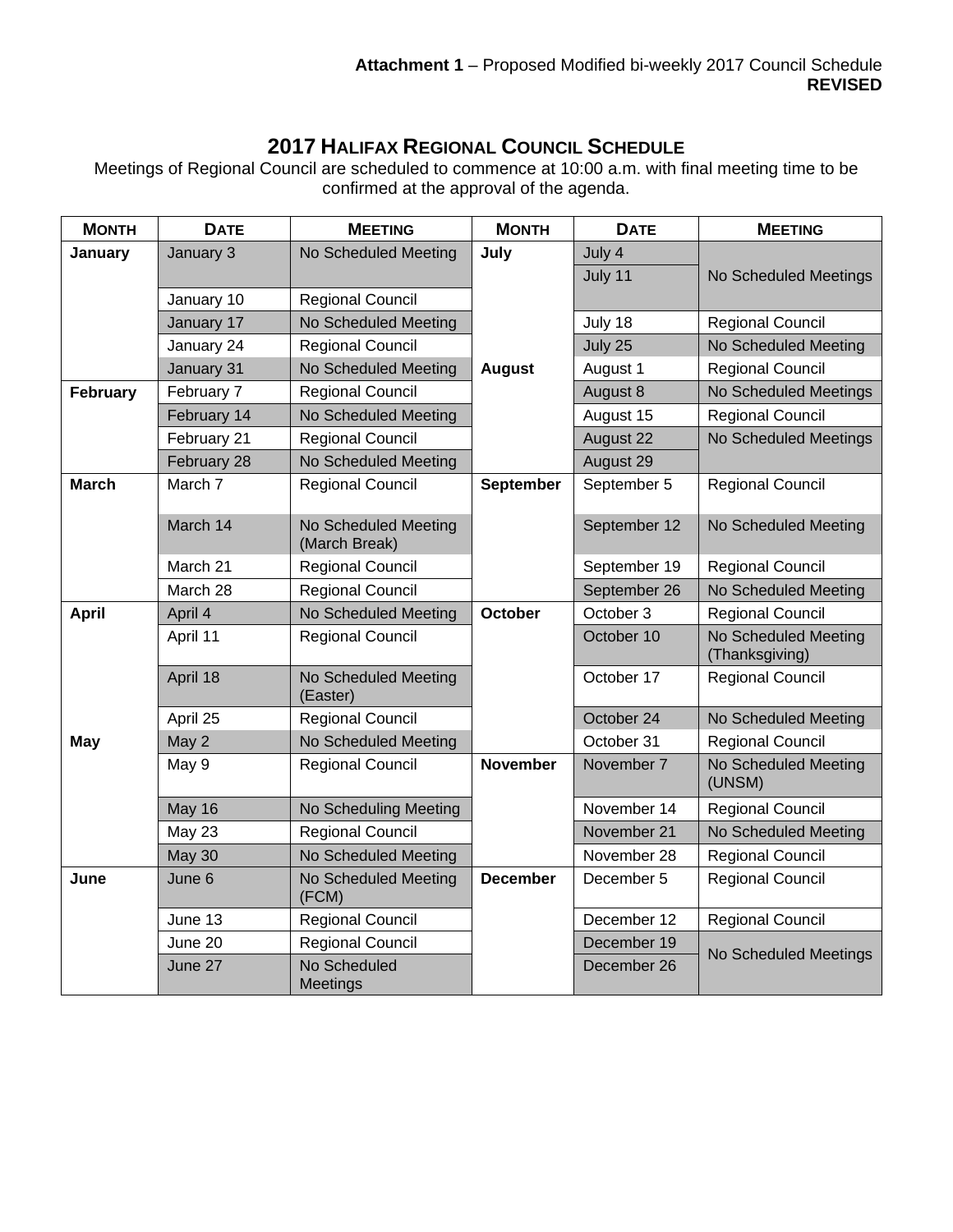

P.O. Box 1749 Halifax, Nova Scotia B3J 3A5 Canada

# **Item No. 12.1.2 Executive Standing Committee September 12, 2016**

| TO:                  | Chair and Members of the Executive Standing Committee |  |  |  |  |
|----------------------|-------------------------------------------------------|--|--|--|--|
| <b>SUBMITTED BY:</b> | <b>ORIGINAL SIGNED</b>                                |  |  |  |  |
|                      | Sherryll Murphy, Acting Municipal Clerk               |  |  |  |  |
| DATE:                | June 30, 2016                                         |  |  |  |  |
| <b>SUBJECT:</b>      | <b>2017 Council Meeting Schedule</b>                  |  |  |  |  |

# **ORIGIN**

It has been the practice for Regional Council to adopt a schedule outlining meetings of Regional Council for the forthcoming year.

# **LEGISLATIVE AUTHORITY**

The mandate of the Executive Standing Committee, as adopted by Regional Council is to fulfil the selfgovernance role of Regional Council including:

3.6 General Council Governance

3.6.1 The Executive Standing Committee shall act as a review committee for matters related to the general self-governance and administration of Council as directed by Council.

## **RECOMMENDATION**

It is recommended that the Executive Standing Committee recommend that Halifax Regional approve the proposed 2017 Council meeting scheduled as outlined in Attachment 1.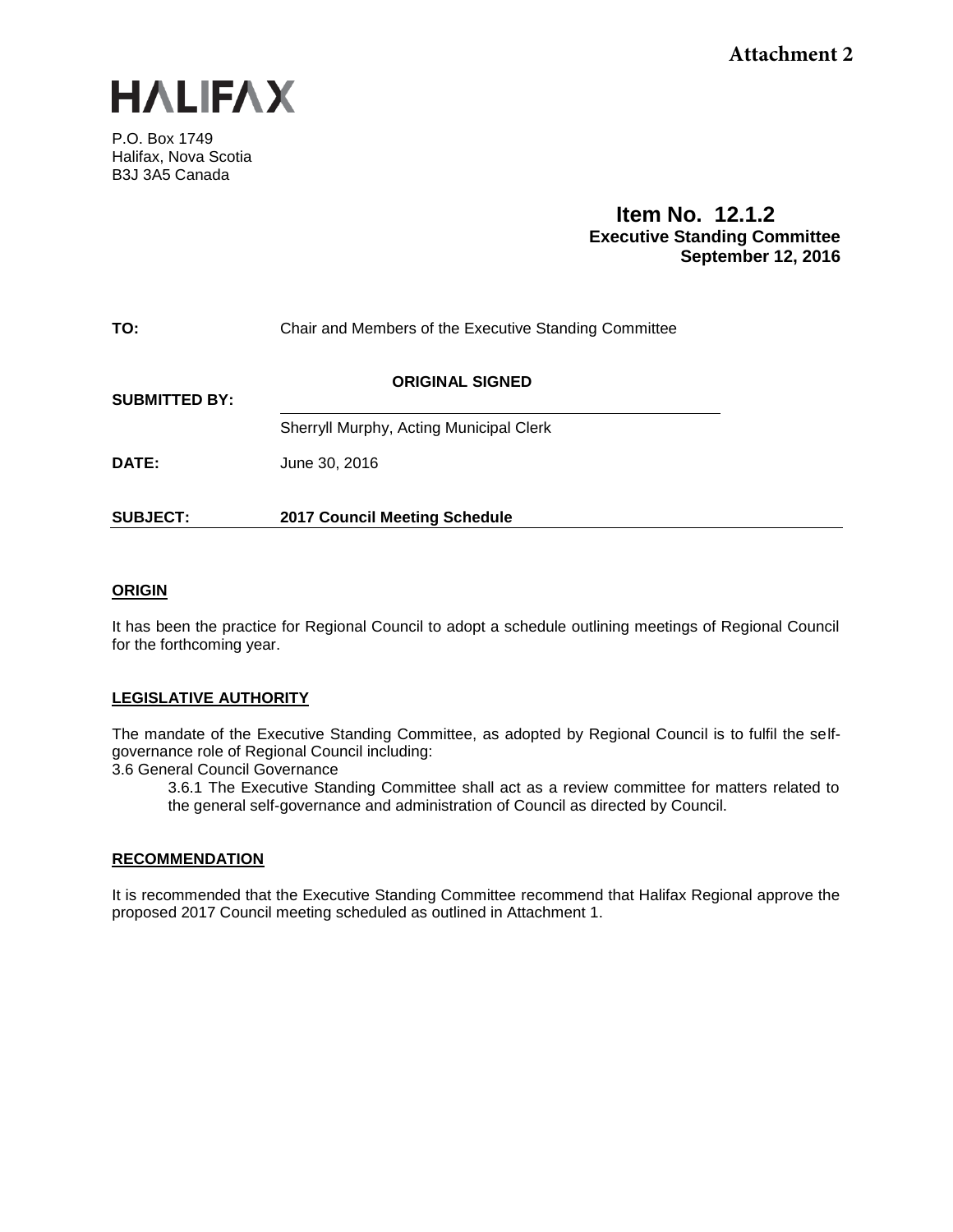# **BACKGROUND**

In accordance with Administrative Order One, Section 8, regular Council sessions are held on Tuesdays at an hour deemed appropriate by the Mayor and Chief Administrative Officer (CAO) jointly. Regularly scheduled meetings of Regional Council may be cancelled with the agreement of the Mayor and CAO or may be added with appropriate notice provided it is done in accordance with the HRM Charter and Administrative Order One.

#### **DISCUSSION**

Since amalgamation Regional Council has adopted a meeting schedule for the coming year. This process allows members of Council, staff and the public to be notified and plan in advance for Regional Council meetings.

Since 2014, Regional Council has adopted a modified bi-weekly meeting schedule for Regional Council meetings. The proposed modified bi-weekly schedule provided as Attachment 1 of this report, proposes twenty-five (25) regular meetings and takes into account statutory holidays, March Break, meetings of Federation of Canadian Municipalities (FCM), Union of Nova Scotia Municipalities (UNSM), and the number of meetings provided for in 2016.

#### **FINANCIAL IMPLICATIONS**

There are no budget implications associated with the recommended course of action.

#### **RISK CONSIDERATION**

A delay in approval could result in additional delays for other meeting schedules, as consideration of the approved Council schedule is used when proposing other Committee meeting dates.

#### **COMMUNITY ENGAGEMENT**

The 2017 meeting schedule for Halifax Regional Council, once adopted, is posted online at Halifax.ca to enable members of the public and media to have access to the meeting schedule, agendas and reports the Friday prior to the Regional Council meeting.

#### **ENVIRONMENTAL IMPLICATIONS**

There are no environmental implications associated with the recommended course of action.

## **ALTERNATIVES**

The Executive Committee may recommend and/or adjust the proposed 2017 Regional Council meeting schedule as they see fit for recommendation to Halifax Regional Council.

## **ATTACHMENTS**

Attachment 1 – Proposed Modified bi-weekly 2017 Council Schedule

\_\_\_\_\_\_\_\_\_\_\_\_\_\_\_\_\_\_\_\_\_\_\_\_\_\_\_\_\_\_\_\_\_\_\_\_\_\_\_\_\_\_\_\_\_\_\_\_\_\_\_\_\_\_\_\_\_\_\_\_\_\_\_\_\_\_ A copy of this report can be obtained online at http://www.halifax.ca/boardscom/standing.php then choose the appropriate Standing Committee and meeting date, or by contacting the Office of the Municipal Clerk at 902.490.4210, or Fax 902.490.4208.

Report Prepared by: Laura Lewis, Agenda & Council Coordinator, Office of Municipal Clerk, 902.490.6525 \_\_\_\_\_\_\_\_\_\_\_\_\_\_\_\_\_\_\_\_\_\_\_\_\_\_\_\_\_\_\_\_\_\_\_\_\_\_\_\_\_\_\_\_\_\_\_\_\_\_\_\_\_\_\_\_\_\_\_\_\_\_\_\_\_\_\_\_\_\_\_\_\_\_\_\_\_\_\_\_\_\_\_\_